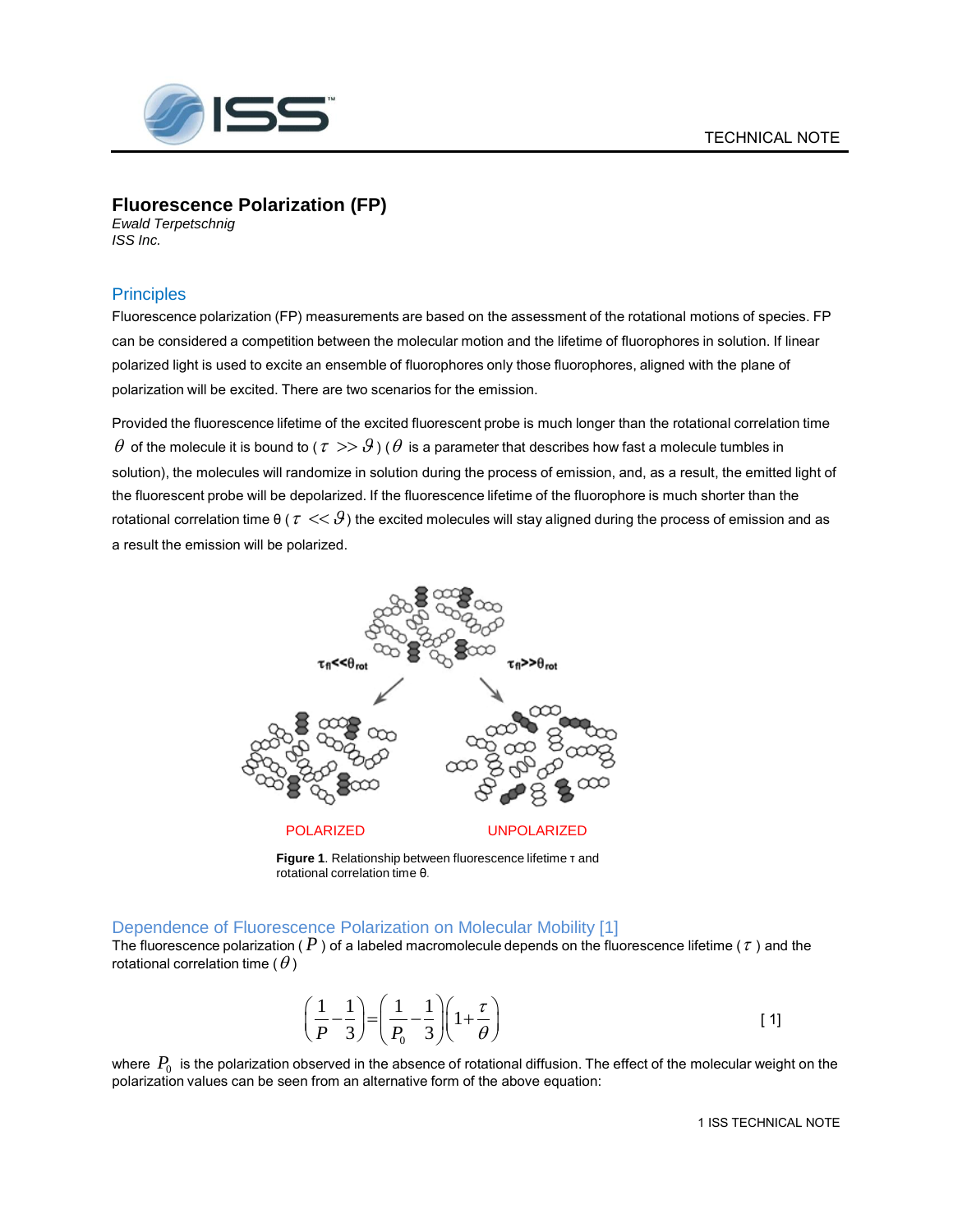$$
\left(\frac{1}{P} - \frac{1}{3}\right) = \left(\frac{1}{P_0} - \frac{1}{3}\right)\left(1 + \frac{kT}{\eta V}\tau\right)
$$
\n<sup>(2)</sup>

where k is the Boltzman constant, T is the absolute temperature, η the viscosity and V the molecular volume [2]. The molecular volume of the protein is related to the molecular weight (MW) and the rotational correlation time as given by

$$
\theta = \frac{\eta V}{kT} = \frac{\eta MW}{RT} (\overline{\upsilon} + h)
$$
 [3]

where  $\,R\,$  is the ideal gas constant,  $\,\nu\,$  is the specific volume of the protein and  $\,h$  is the hydration, typically 0.2 g H<sub>2</sub>O per gram of protein. Generally, the observed correlation times are about two- fold longer than calculated for an anhydrous sphere due to the effects of hydration and the non- spherical shapes of most proteins. Hence, in aqueous solution at 20℃ (  $\eta$   $=$   $1$   $cP$  ) one can expect a protein such as HSA (MW ~ 65,000, with h = 1.9) to display a rotational correlation time  $\theta \! \approx \! 50 \textit{ns}$  .

The measurement of fluorescence polarization is relatively straight-forward (Figure 2). In a typical experiment the sample containing the fluorescent probe is excited with linear polarized light and the vertical and horizontal components of the intensity of the emitted light are measured and the polarization  $\,P\,$  or anisotropy  $\,r\,$  are calculated using the following equations:

$$
P = \frac{I_V - I_H}{I_V + I_H} \qquad \qquad r = \frac{I_V - I_H}{I_V + 2I_H} \tag{4}
$$

where  $I_{_V}$  is the intensity parallel to the excitation plane and  $\,I_{_H}\,$  is the emission perpendicular to the excitation plane. They are interchangeable quantities and only differ in their normalization. Polarization  $\,P\,$  ranges from –0.33 to +0.5 while the range for anisotropy r is -0.25 to +0.4. When the polarization is known, one can calculate the anisotropy, and viceversa, using the following relations:

$$
P = \frac{3r}{2+r} \qquad \qquad r = \frac{2P}{3-P} \qquad \qquad [5]
$$

Figure 2 shows a schematics of a typical instrument for the measurement of the polarization. The light from the source goes through a polarizer before impinging on the sample. The fluorescence is collected at 90 degrees through a movable polarizer located in the emission channel of the instrument.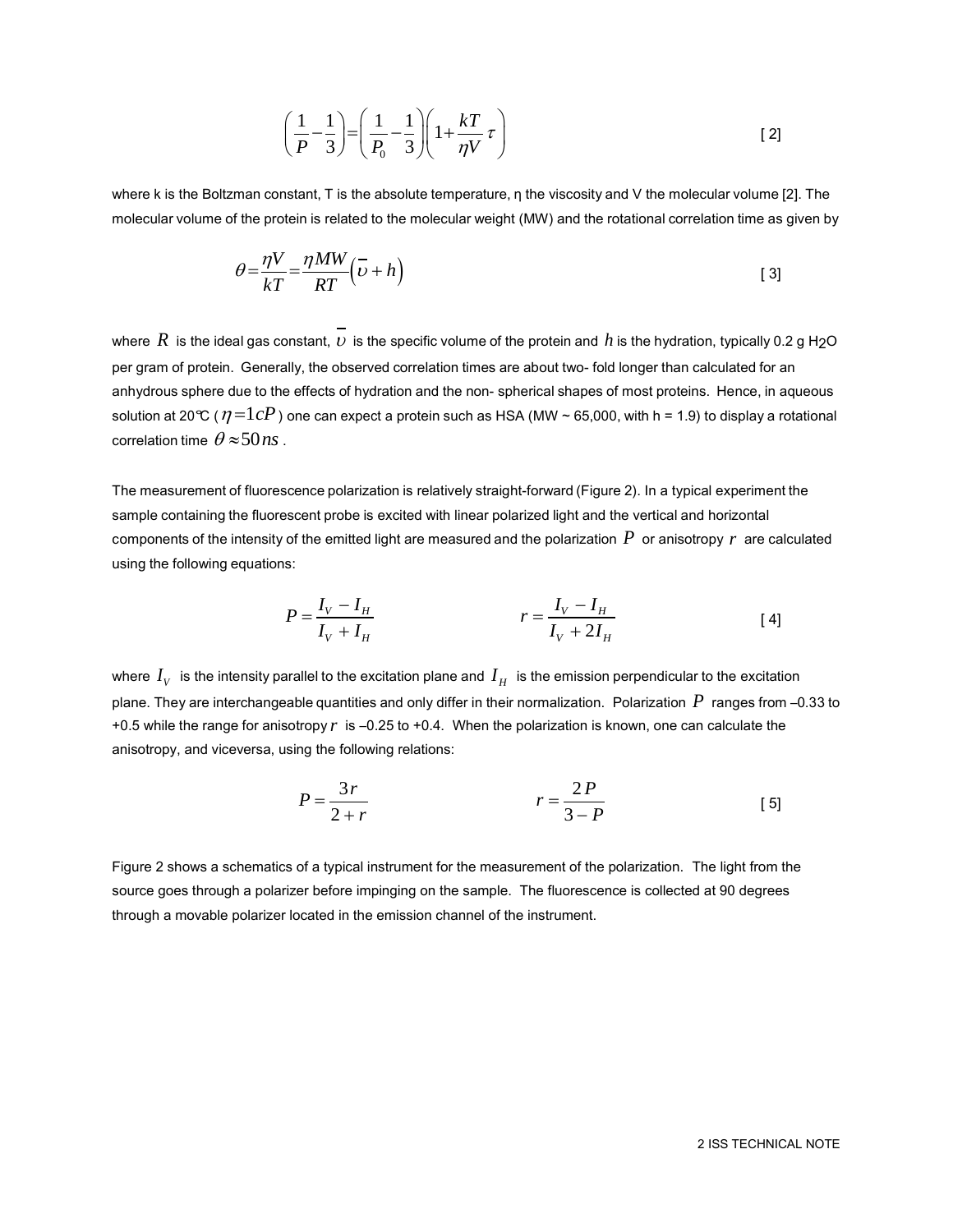

Figure 2. Schematic drawing for the measurement of fluorescence polarization.

### Tracers for Polarization Assays

Tracers used in fluorescence polarization assays include peptides, drugs, antibiotics etc. and they are typically synthesized by the reaction of a fluorescent dye with a reactive derivative of the analyte.

Linker chemistries can have an impact on the fluorescence polarization. While tracers with short linkers between the fluorophore and the labeled molecule minimize the "propeller-effect", a too short linker can affect the binding affinity of the tracer [3].

Typical fluorophores used in FP are fluorescein and rhodamines. BODIPY dyes have longer excited-state lifetimes than fluorescein and rhodamine dyes, making their fluorescence polarization sensitive to binding interactions over a larger molecular weight range [4].

A limitation of current fluorescence polarization immunoassays (FPIs) is that they are useful only for measurement of low molecular weight antigens. This limitation is the result of the use of fluorophores, such as fluorescein, which display lifetimes near 4 ns. An FPI requires that the emission from the unbound labeled antigen be depolarized, so that an increase in polarization may be observed upon binding to antibody. For depolarization to occur the antigen must display a rotational correlation time much shorter than 4 ns, which limits the FPI to antigens with molecular weight less than several thousand Daltons.

A class of dyes that have been shown to combine long lifetime and high polarization are the metal-ligand complexes of Ru, Os and Re. These labels have lifetimes in the range of a few hundred ns to microseconds and would therefore allow measurement of higher molecular weight antigens but the strong propeller effect of the MLC when labeled to proteins other than HSA has limited their use as labels for high molecular weight analytes [2].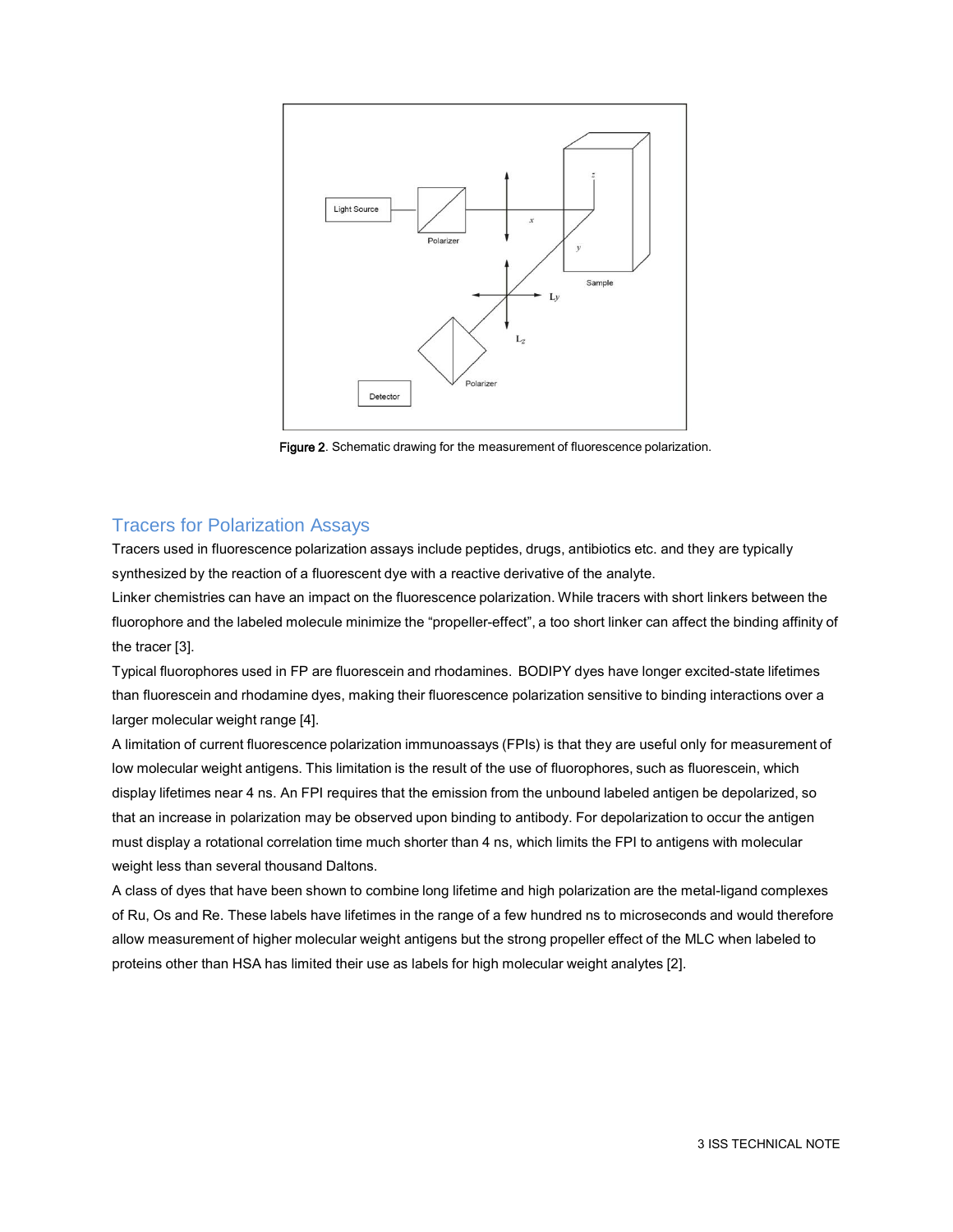

Figure 3. Excitation polarization spectra of Ru-metal ligand complexes in solution at -55°C.

# **Applications**

Fluorescence polarization measurements have been used in analytical and clinical chemistry [5,6] and as a biophysical research tool for studying membrane lipid mobility [7], domain motions in proteins, and interactions at the molecular level [8]. Fluorescence polarization based immunoassays are also extensively utilized for clinical diagnostics [9-11].



Figure 4. IMAPTM homogeneous binding assay for kinases and phosphatases.

FP has the advantage that it requires only one labeled species for the assay (unlike energy-transfer based read outs that require two labeled species) and thus FP has become a very popular read out format for HTS (12-17). Many of these assays are based on the use of antibodies that provide the specificity needed to selectively detect a wide variety of antigens.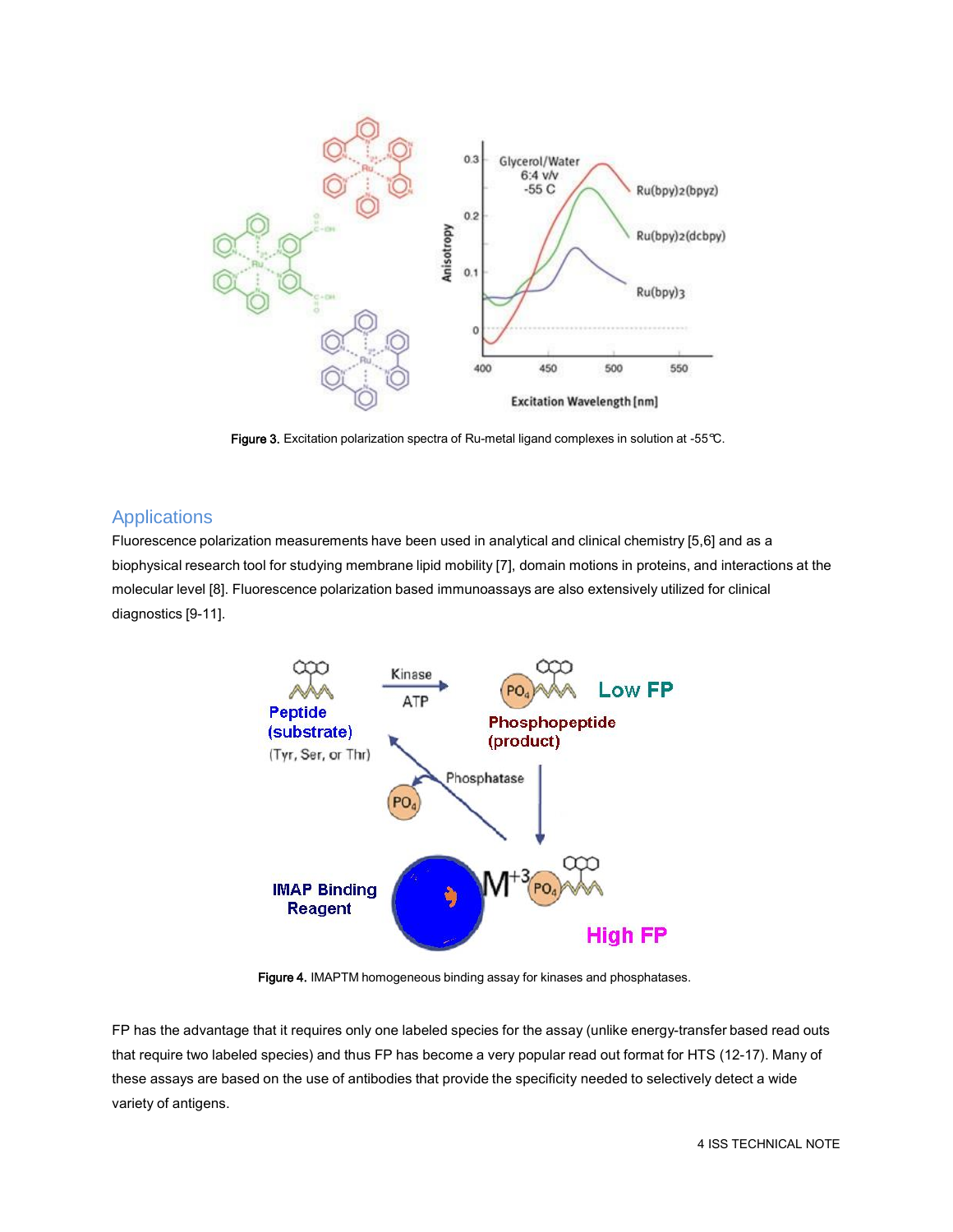An example for a homogeneous binding assay based on FP is shown below. Any material that enables a massincrease of the labeled species can replace antibodies. In the IMAP assay™ (Molecular Devices) the high affinity of trivalent metal-ions to phosphate is utilized to generate the FP read-out [18].

#### Books and Book Chapters related to Fluorescence Polarization

- *1. Schulman, S.G. (Ed.) (1985). Molecular Luminescence Spectroscopy. Methods and Applications: Part 1, J. Wiley & Sons, New York.*
- 2. Ichinose, N., Schwedt, G., Schnepel, F.M. and Adachi, K. (Eds.) (1987). Fluorometric Analysis in Biomedical Chemistry, *J. Wiley & Sons, New York.*
- *3. Van Dyke, K. and Van Dyke, R. (Eds.) (1990). Luminescence Immunoassay and Molecular Applications, CRC Press, Boca Raton, FL.*
- *4. Lakowicz, J.R. (1999). Principles of Fluorescence Spectroscopy, 2nd Edition, Kluwer Academic/Plenum Publishers, New York.*
- 5. Steiner, R. F. (1991). Fluorescence anisotropy: theory and applications. In Topics in Fluorescence Spectroscopy. Vol. 2. *Principles. Lakowicz, J.R. (Ed.) Plenum Press, New York.*

## References

- 1. Weber, G. in Hercules, D.M. (1966) Fluorescence and Phosphorescence Analysis. Principles and Applications, Interscience Publishers (J. Wiley & Sons), New York, pp. 217-240.
- 2. Szmacinski, H., Terpetschnig, E. and Lakowicz, J.R. "Synthesis and Evaluation of Ru-complexes as Anisotropy Probes for Protein Hydrodynamics and Immunoassays of High-Molecular-Weight Antigens". Biophysical Chemistry 62, 109-120 (1996).
- 3. Huang. "Fluorescence Polarization Competition Assay: The Range of Resolvable Inhibitor Potency Is Limited by the Affinity of the Fluorescent Ligand". J Biomol Screen. 8, 34-38 (2003).
- 4. Schade SZ, Jolley ME, Sarauer BJ, Simonson LG. "BODIPY-alpha-casein, a pH-independent protein substrate for protease assays using fluorescence polarization." Anal Biochem. 243, 1-7 (1996).
- 5. Jameson, D.M. and Seifried, S.E. "Quantification of Protein-Protein Interactions Using Fluorescence Polarization". Methods 19,222-233 (1999).
- 6. Van Dyke, K. and Van Dyke, R. (Eds.) (1990) Luminescence Immunoassay and Molecular Applications, CRC Press, Boca Raton, FL. b) Jameson D.M. and Croney J.C. "Fluorescence Polarization: Past, Present and Future". Combinatorial Chemistry & High Throughput Screening 6 (3), 167-176 (2003)*.*
- 7. Yu W., So PTC, French T, and Gratton E. Fluorescence generalized polarization of cell membranes-a two photon scanning microscopy approach. Biophys. J. 70, 626-636 (1996).
- 8. LeTilly V, and Royer CA. (1993), Fluorescence Anisotropy Assays Implicate Protein-Protein Interactions in Regulating trp Repressor DNA Binding, Biochemistry 32, 7753-7758.
- 9. Y and Potter JM. "Fluorescence polarization immunoassay and HPLC assays compared for measuring monoethylglycinexylidide in liver-transplant patients". Clinical Chemistry 38, 2426-2430 (1992).
- 10. Bittman R and Fischkoff SA. "Fluorescence Studies of the Binding of the Polyene Antibiotics Filipin III, Amphotericin B, Nystatin, and Lagosin to Cholesterol". PNAS 69 (12), 3795-3799 (1972).
- 11. B. Verbesselt R, Scharpe S, Verkerk R, Lambert WE, Van Liedekerke B, De Leenheer A. "Comparison of cyclosporin A measurement in whole blood by six different methods". J. Clin Chem Clin Biochem. 28(1):53-7 (1990).
- 12. Parker GJ, Law TL, Lenoch FJ, Bolger RE. "Development of high throughput screening assays using fluorescence polarization: nuclear receptor-ligand-binding and kinase/phosphatase assays". J Biomol Screen 5, 77-88 (2000).